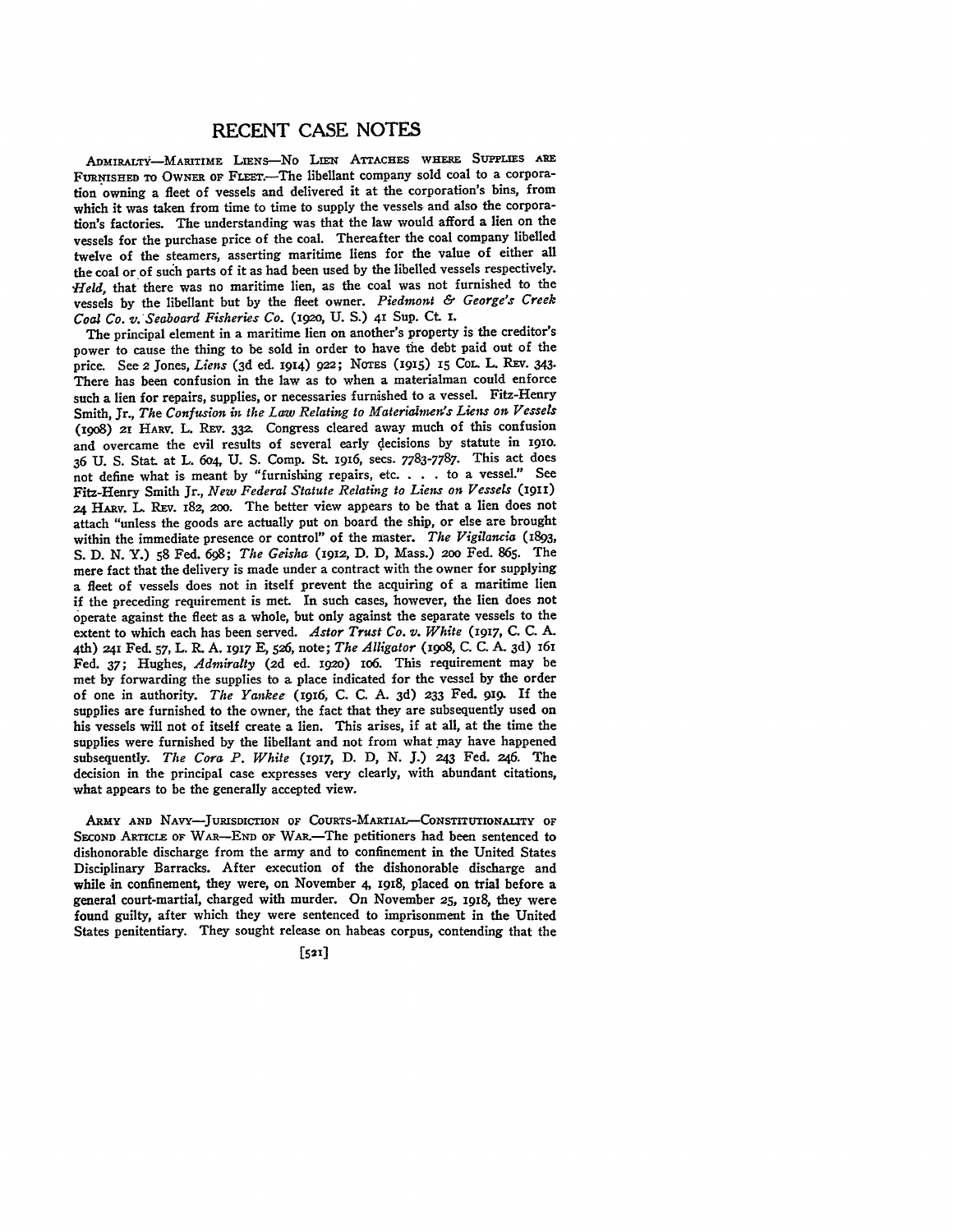court-martial had no jurisdiction to try them on a charge of murder, because they were not at the time of the offense or of the trial members of the land or naval forces and because the trial occurred in time of peace. *Held,* that the district court correctly dismissed the petition. *Kahn v. Anderson* (Jan. **31, i921) U. S.** Sup. Ct Oct. Term, **192o,** No. **421.**

The enactment which authorized the establishment of the military prisons at Rock Island and Fort Leavenworth made all persons confined therein amenable to trial **by** courts-martial, under the rules and articles of war, for offenses committed during confinement. **U. S.** Rev. St. sec. **1361.** The Act of June i8, 1898, provided that soldiers sentenced to dishonorable discharge and corifinement should be subject to the laws relating to the'administration of military justice until discharged from such confinement. 30 Stat. at L. 484. The second article of war, as contained in the Act of June **3,** 1916, subjected to the articles of war "all persons under sentence adjudged **by** courts-martial." **39** Stat. at L. 2o8. Colonel Winthrop, the leading American authority upon military law, was of the opinion that such enactments could not be constitutionally construed to apply \*to offenses committed **by** soldiers whose sentences to dishonorable discharge had been executed. He qrgued that such soldiers had ceased to be part of the land or naval forces and were therefore within the protection of the Fifth Amendment. i Winthrop, *Military Law* (ist ed. 1886) **iio, 121-i29.** His argument did not find support either with the Attorney General or with the federal District Courts. It was met **by** two answers: first, that the military prison is a part of the military establishment and subject to military jurisdiction, so that an offense committed therein is a case arising in the land forces; second, that the statute necessarily limits the power of a court-martial to sever the connection of a convicted soldier with the army. Notwithstanding the execution of the sentence, he still retains his military status. *Ex parte Wildman* (1876, **D. C. D.** Kans.) Fed. Cas. I7653a; *In re Craig* (895, **C. C. D.** Kans.) *7o* Fed. *969;* 16 **Op.** Atty. Gen. *29.* The Supreme Court, in a dictum, had assumed the constitutionality of the provision as applied to military prisoners. *Carter v. McClaughry* **(1902) 183 U. S. 365, 383, 22** Sup. Ct. I8I, 188. In the instant case it summarily dismisses the claim of unconstitutionality **by** referring to the above cases, saying that "the principles upon which they rest adequately demonstrate the unsubstantial character of the contention." As to the contention that the trial occurred "in time of peace," the court held that the phrase did not contemplate *'a* mere cessation of hostilities, but peace in the complete sense, officially proclaimed." See *Hamilton v. Kentucky Distilleries Co.* **(I919) 251 U. S. 146, 40** Sup. Ct. io6; **(i919)** 29 **YALE LAW** JOURNAL, **113.**

**EQUITY-CANCELLATION OF INSTRUMENTS-EFFECT OF THE** MAXIM **OF "CLEAN** HANDS" ON INFANT'S RIGHT TO RELIEF. The plaintiff, a moving picture actress domiciled in California, entered into contracts in New York with the defendants, New York corporations, for services to be performed in New York and California. Under the law of New York she was an infant but under the law of California she was of age. Before the expiration' of these contracts she represented to the Keeney Corporation that she was free to accept employment and contracted with it for her exclusive services. The defendants refused to release her and notified the Keeney Corporation of their 'claim. The plaintiff filed a bill to have the original contract cancelled and to enjoin the defendants from interfering with her employment **by** others. *Held,* that equity would not give affirmative relief to one coming into court with unclean hands to "repudiate her pledged word of honor," even though she were only morally bound. *Carmen v. Fox Film Corporation and William Fox Vaudeville Company.* (Nov. **lo, 192o) U. S. C.** C. A. **2d,** Oct. Term. **192o, No. 29.**

It is well settled that equity will not aid one who has acted in bad faith or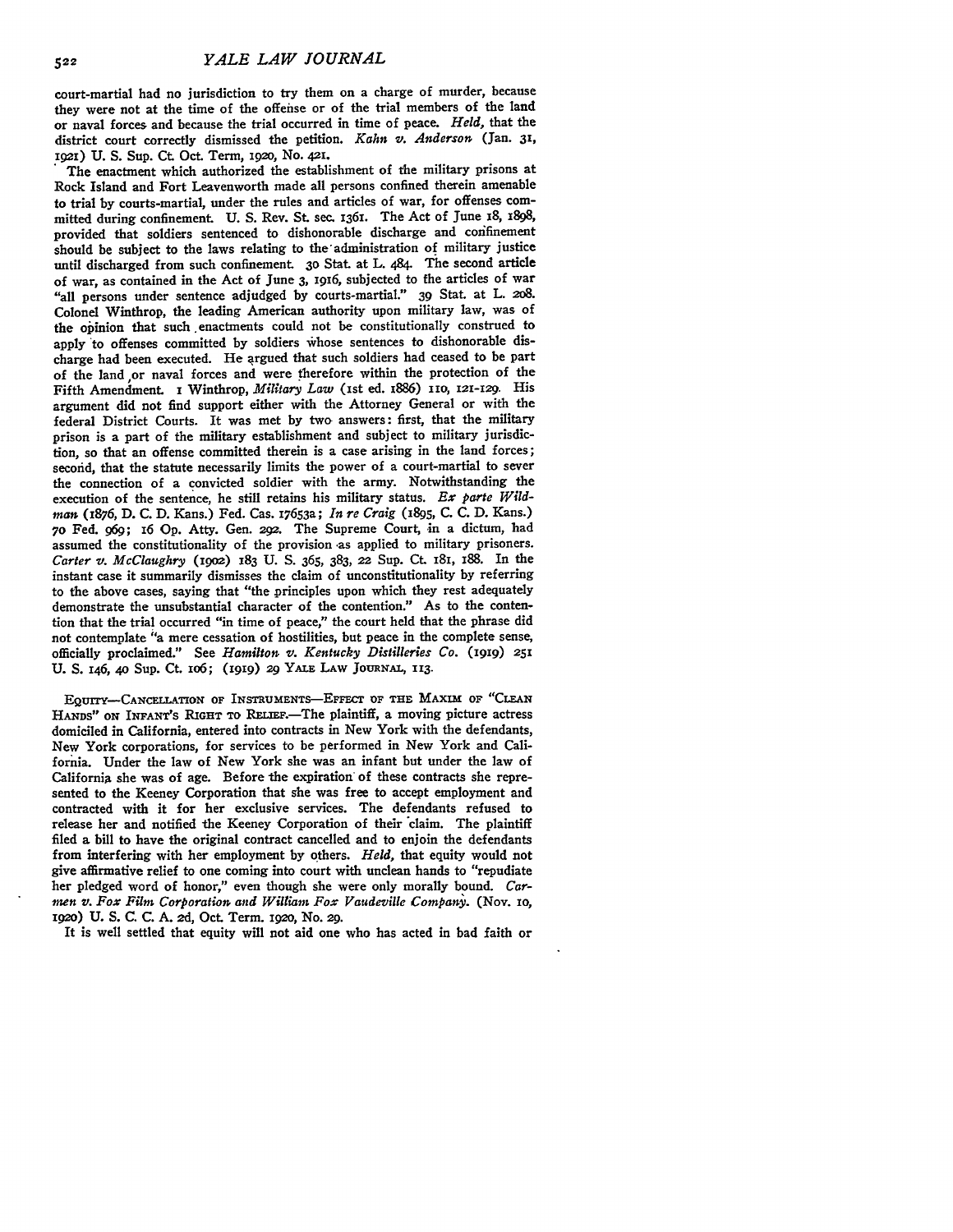unfairly even if he has kept "within the law." *Weeghman v. Killifer* (1914, **C. C. A.** 6th) **215** Fed. **289;** *Harton v. Little* **(1914) 188** Ala. 640, **65** So. **95z;** see **I** Pomeroy, *Equity Jurisprudence* (4th ed. igi) **sec..39 <sup>8</sup> .** Here this principle comes into sharp conflict with the absolute power of an infant to disaffirm his .contract. Whether this power will have to be modified to meet existing business conditions, especially in the "movie" industry, where youth plays so large a part, is an important question of policy for the courts. An entering wedge has already been driven. In New York an injunction has been granted to restrain an infant from violating his contract not to use his employer's list of customers for a period after he left his employ. *Mutual Milk and Cream Co. v. Prigge* (I9o6) **xi2 App.** Div. **652, 98** N. Y. Supp. 458; see **NoTES** (I9o6) **20** HARv. L. REv. 64. **<sup>A</sup>**recovery of premiums on an insurance policy.imade during infancy and later disaffirmed has also been denied. *Link* **v.** *N. Y. Life Insurance Co.* (i9o9) **io7** Minn. **33,** rig **N.** W. 488; *contra, Simpson v. Prudential Ins. Co.* **(19o3)** 184 Mass. 348, 68 **N.** E. 673. To prevent the use of .equity to aid in "contract jumping" would seem to be the next logical step.

EQUITY-SPEcIFIC **PERFORMANCE-INDEMNITY FOR** DowER INTEREsT.-The defendants were partners in real estate operations. They contracted to sell land to the plaintiff, but finding that the property was increasing in value, they refused to perform, giving as an excuse that the wife of one of them refused to release her dower interest. The plaintiff brought this bill for specific performance. Held, that the plaintiff was entitled to a decree for performance with indemnity for the dower interest, since the wife collusively refused to join in the conveyance. *Schefrin v. Wilensky (i92O,* **N. J. Ch.) III** Atl. 66o.

In general, where a vendor has contracted to convey a larger estate than he has, the vendee is entitled to specific performance of the contract with an abatement in the purchase price for that part of or interest in the property which the vendor is unable to convey. 'See *Mortlock v. Buller* (1804, Ch.) io Ves. 292, 316; see Nores (1912) 25 HARV. L. REV. 731; 2 Pomeroy, Equitable *Remedies* **(Ist** ed. **19o5)** sec. 831. An exception in some jurisdictions is where the outstanding interest is dower. 2 Pomeroy, *op. cit.,* sec. 834; see **36** Cyc. 745. Two main reasons are given for this exception. In the first place a decree for specific performance in such a case tends indirectly to exert pressure on the wife and upset domestic relations. *Haden v. Falls* **(1914) 115** Va. **779,** 8o **S. E. 576.** But this reason does not apply where there is collusion between husband and wife, as in the instant case, or misrepresentation on the part of the wife, since the wife no longer is an innocent party in the matter. *Stein v. Francis* **(ig9 N. J. Ch.)** iog Atl. **737.** Secondly, the difficulty of computing the value of the inchoate dower because of the contingencies thereof, has been held to be so great that a fair abatement or indemnity cannot be determined. *Long v. Chandler* **(1914)** io Del. **Ch.** 339, **92 At. 256.** Where the dower is consummate the difficulty is less, and a court has granted an abatement in such a case where it might not have done so had the dower been inchoate. *Bostwick v. Beach* **(i886) 1o3 N. Y. 414, 9 N. E. 41;** *Roos v. Lockwood* (i89I, Sup. **Ct) 59** Hun. 18I, **13** N. Y. Supp. **128;** but see *Compione v. Eckert* **(192o,** Sup. **Ct.) iio** Misc. **7o3,** 182 **N.** Y. Supp. **137.** The difficulty of calculation depends to a great extent on the dower statutes of the jurisdiction. Therefore no general rule based on this argument is possible. An abatement may be unfair, as the dower may never vest. But an indemnity which returns to the vendor if the dower does not vest has been held to work no great hardship on the vendor. *Minge v. Green* (1912) **<sup>176</sup>**Ala. **343, 58 So.** 38r. Although it may be to the disadvantage of the purchaser and against public policy **by** rendering the land unmarketable. *Minge i. Green* (1912) 176 Ala. 343, 365, **58 So.** 381, **388.** Many courts have held that neither reason is sufficient to take such a case out of the general rule. *Bethell v. McKin-*

 $\ddot{\phantom{0}}$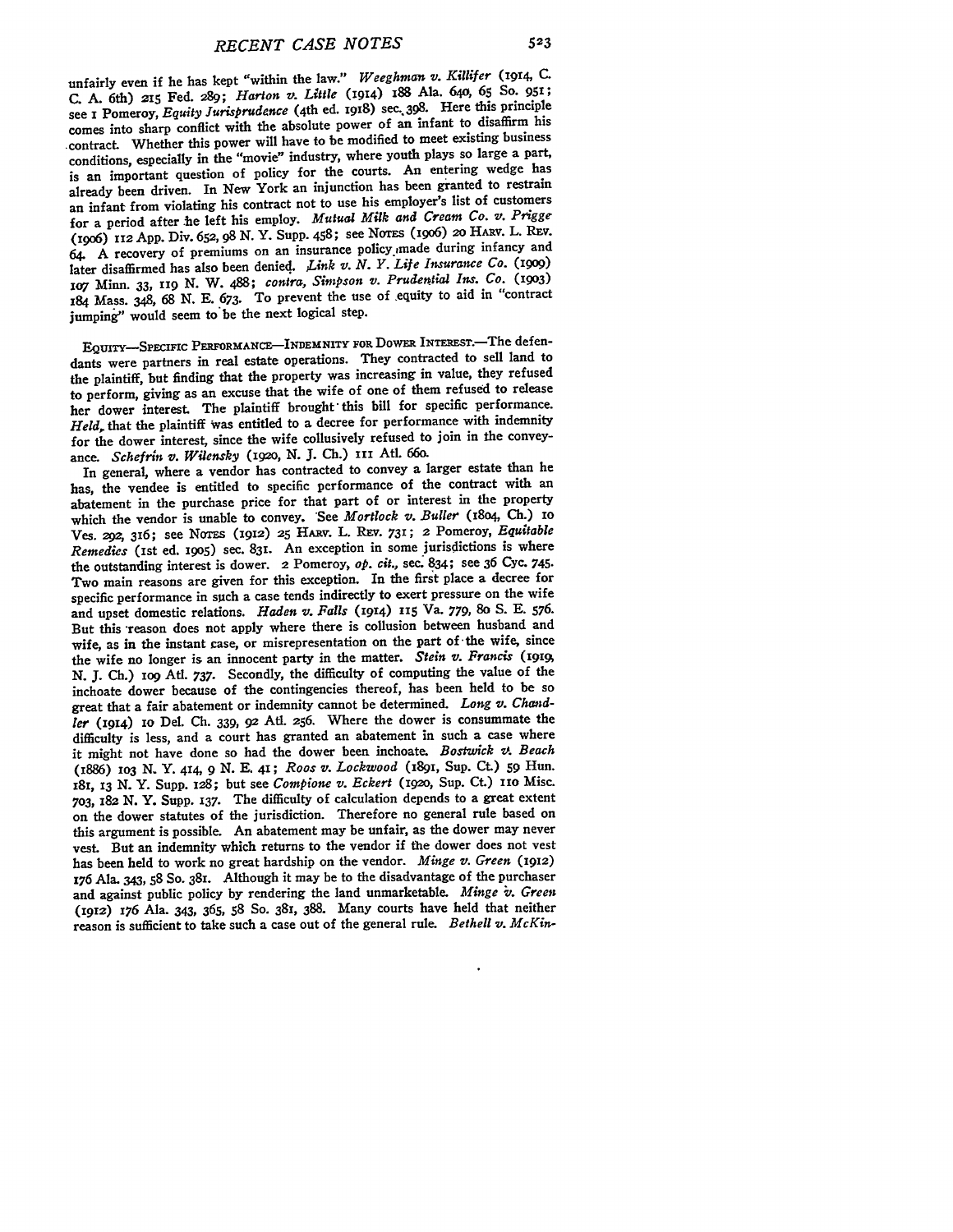*ney* **(1913)** 164 **N. C. 71,** 8o-S. **E.** 162; *Tebeau v. Ridge* (1914) **26i** Mo. 547, **17O S.** W. **871.** As the court in the instant case found that there was collusion, the decision seems sound both **on** authority and reason. See L. R. **A. 1917** F, 579, note.

EVIDENCE-COMPARISON **OF** HANDWRITING-ADMISSION **OF** SPECIMENS CONCEDED **TO BE** GENUINE **FOR** PUPosEs **OF** CoMPAmsoN.-The plaintiff, a depositor with the defendant bank, recovered in an action for a sum of money which he alleged that the bank had paid out and charged to his account upon forged checks. The bank brought this appeal, alleging as error the admission in evidence of checks conceded to bear the genuine signature, of the plaintiff. *Held,* that a paper not already in evidence, and having no connection with the issue to be tried, could not be admitted either for the purpose of comparison **by** the jury or to test the general accuracy of witnesses on cross-examination. *Texas State Bank v. Scott* **(192o,** Tex.) *225* **S.** W. 571.

In nearly all jurisdictions comparison **by** the jury of the disputed handwriting with specimens properly before them is allowed. There is, however, some conflict and confusion as to the method of getting specimens before the jury. Many jurisdictions admit for the purpose of comparison **by** the jury, writings irrelevant to the issue and in no way in the case upon proof to the satisfaction of the court of their genuineness. *Homer v. Wallis* (1814) **II** Mass. 3o8; **62** L. **R. A.-866,** note. Other jurisdictions admit specimens conceded to be genuine. *Cochrane v. National Elevator Co.* (igio) **20** N. **D. I6,** *I27* N. W. **725;** *Seaman*  $v.$  *Husband* (1917) 256 Pa. 571, 100 Atl. 941. Some courts admit no writings solely for comparison, but allow comparison **by** the jury of writings already in evidence. *Mississippi Lumber & Coal Co. v. Kelly* (i9o5) **ig S. D.** *577,* **CI4 N.** W. **265, 9** Ann. Cas. 449, note. Other jurisdictions limit comparison to specimens already in evidence and admitted to be genuine. *Barnes v. United States (igog,* **C. C. A.** 5th) 166 Fed. **113.** The objections advanced against the admission of signatures for comparison are that there may be an unfair selection of specimens, and also that there may arise a confusion of issues. The first objection is completely met **by** the rule limiting comparison to specimens admittedly genuine, and also **by** the rule requiring the specimens to be already in evidence and admitted to be genuine. This objection is of slight weight at **best,** for in every action the party producing the evidence selects such evidence as will be favorable to himself. See 3 Wigmore, *Evidence* **(19o4)** sec. iggg. The second objection is obviously taken care of under any of the rules except the one allowing comparison only with those writings already in evidence, but even here it is of comparatively little weight. See Wigmore, *op. cit.,* sec. **200o.** It see'ms, therefore, that since a writing admittedly genuine obviates the above mentioned objections, it should be admitted for comparison. A writing conceded or proved to be genuine, though otherwise irrelevant to the cause, may be admitted to test the accuracy of a handwriting witness. *McArthur v. Citizens Bank- of* Norfolk **(1915, C. C. A.** 4th) **223** Fed. ioo4; Ann. Cas. 1917 B, **io67,** note. But when the testing signature is one whose genuineness is not admitted or must be specially proved, because it is not otherwise in the case, the objections of multiplicity of issues and of unfairness of selection again arise. Owing to the dangerous nature of expert handwriting testimony and the necessity of testing it thoroughly to prevent injustice, the deprivation of this weapon for the cross-examiner is a loss so serious as to outweigh the inconveniences of its sanction. See Wigmore, *op. cit.,* sec. **2D15.**

EVIDENCE-REASONABLE DOUBT-CHAIN AND CABLE THEORIES.-The defendant was convicted of statutory rape and brought this appeal, assigning as error the charge of the lower court that the corroborative evidence produced **by** the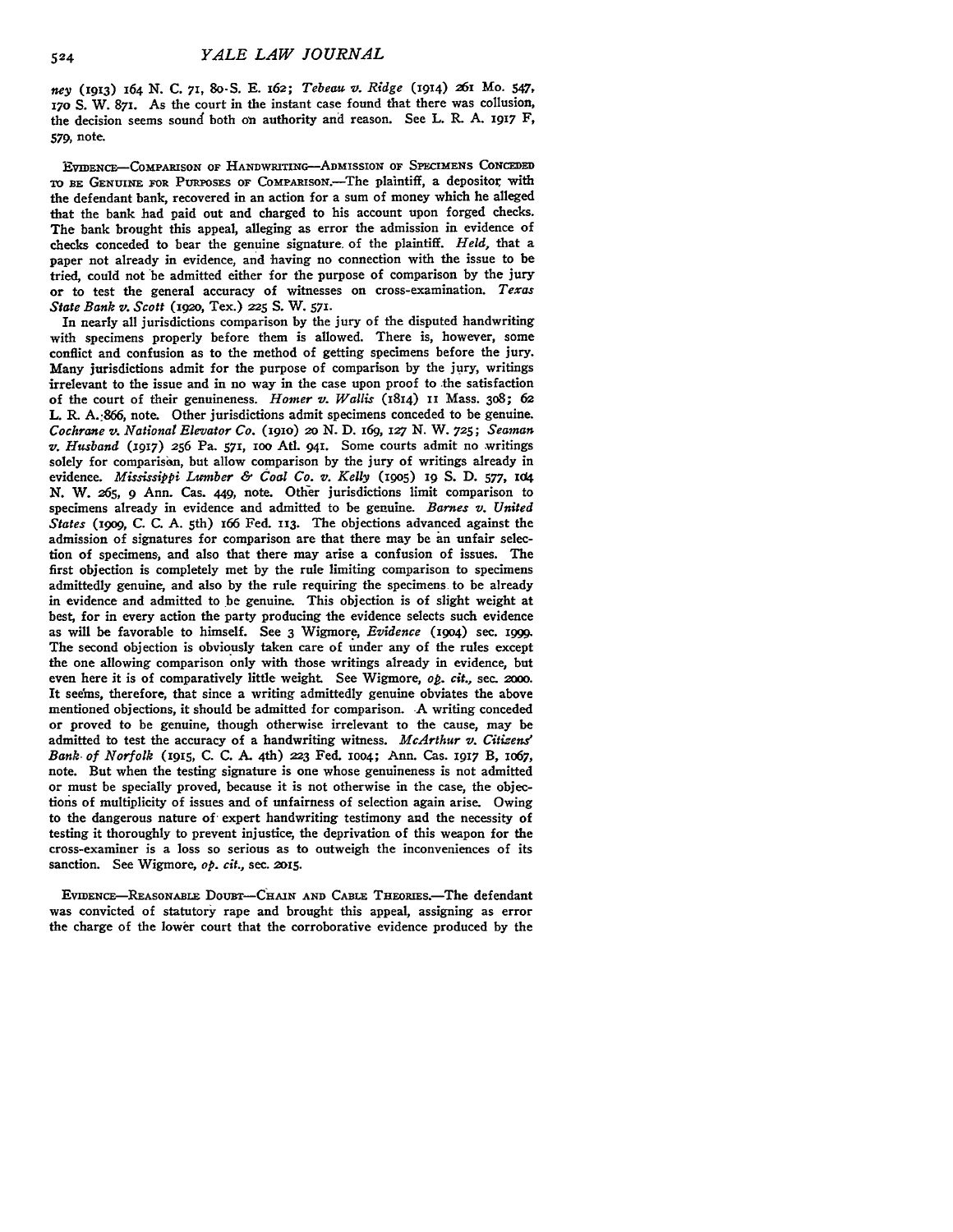state must be established **by** a fair preponderance of the evidence, but.that the jury must be satisfied of the sufficiency of the whole evidence beyond a reasonable doubt. *Held,* that this instruction was erroneous, since corroborative evidence, being a vital supplement to the body of the case, must be established separately beyond a reasonable doubt. *State v. Smith* **(I920,** Iowa) **i8o N.** W. 4.

The instant case illustrates the difficulties of the courts on the question whether the jury must be satisfied beyond a reasonable doubt as to every essential fact to be established **by** the state or as to the evidence as a whole only. I6 **C.** *J.* **765.** Two theories have been advanced, the "chain" theory and the "cable" theory. See 2 Thompson, *Trials* **(2d** ed. 1912) secs. **25I2-2515.** The adherents of the chain theory have found great difficulty in reaching a uniform conclusion. Some courts hold that each link in the chain of evidence connecting the accused with the crime, must be proved individually beyond a reasonable doubt. *Commorwealth v. Webster* (i85o, Mass.) **5** Cush. **295;** *People z. Carson* **(I9o9) 155** Calif. 164, **99** Pac. **97o.** Others hold that the theory applies only where each link depends on the strength of the preceding one. *State v. Young* **(19oo) 9 N. D. 165,** 82 **N.** W. 42o; *State zi. Shines* (1899) **125 N. C. 730,** 34 **S. E. 552.** Still others hold that though each individual link must be proved beyond a reasonable doubt, yet the facts which make up each link require only a fair preponderance of the evidence. *State v. Pack* **(192o)** io6 Kan. 188, 186 Pac. *742; State v. Gallivan* **(1902) 75** Conn. **326, 53** Atl. **731.** The followers of the cable theory hold that the jury should be convinced beyond a reasonable doubt from the evidence as a whole, for the incriminating facts are likened to the strands of a cable, and though some of the strands break, if the cable is still strong enough, the accused should be convicted. *Pitts v. State* **(i9o4) i4o** Ala. **70, 37 So. IOI;** *Carr . State* **(19o7)** 8i Ark. **589,** 99 **S.** W. 831. In the state in which the instant case was decided, there has been an unusual amount of litigation on this particular point, but the court seems finally to have adopted an intermediate rule, viz: when the proof of the particular crime depends on circumstantial evidence, then the chain theory is applied; otherwise the cable theory governs. *State v. Cohen* (1899) io8 Iowa, 208, **78 N.** W. **857;** *State v. Hossack* **(i9o2)** 1I6 Iowa, **194, 8g** N. W. **1O77.** It is submitted that though the chain theory has many adherents, it is not the logical rule, for it makes each circumstance stand **by** itself, unable to gain strength from the other circumstances of the case. See **41** L. R A. **(N.** s.) 749, note. Also the greater the number of circumstances essential to the crime, the harder it is to convict, for a long chain is weaker than a short one. It is not. without reason that Wigmore says, "and herein is given opportunity for much vain argument . . *."* See 4 Wigmore, *Evidence* **(1905)** sec. *2497.*

FUTURE INTERESTS---DEVISE TO SOLE HEIR-AT-LAW OF LIFE ESTATE WITH CON-TINGENT REMAINDER BUT NO LIMITATIONS OVER-POWER OF TESTAMENTARY Disposition.-The plaintiff, administrator of the estate of Anna Haley, brought this suit against the latter's executors to recover for collateral heirs, the only remaining next of kin, the share of the estate left to her **by** her father, in trust for her benefit during life, and upon her death to her issue. The father's will did not provide for disposition of the property in case Anna left no issue. Anna died without issue, leaving a will, purporting to dispose absolutely of a portion of the trust estate left her by her father's will. The plaintiff claimed that the will was not effective to pass the property but that it became intestate property upon Anna's death, and as such went to the testator's next of kin determined as of the time of Anna's death. *Held,* that the corpus of the trust estate vested in Anna as of the time of her father's death, subject to the contingent **limi**tation to her issue, and her will disposing thereof was effective. *Velders v. Gaines (1920,* **Sup. Ct.) 112** Misc. 226, 184 **N.** Y. Supp. **io.**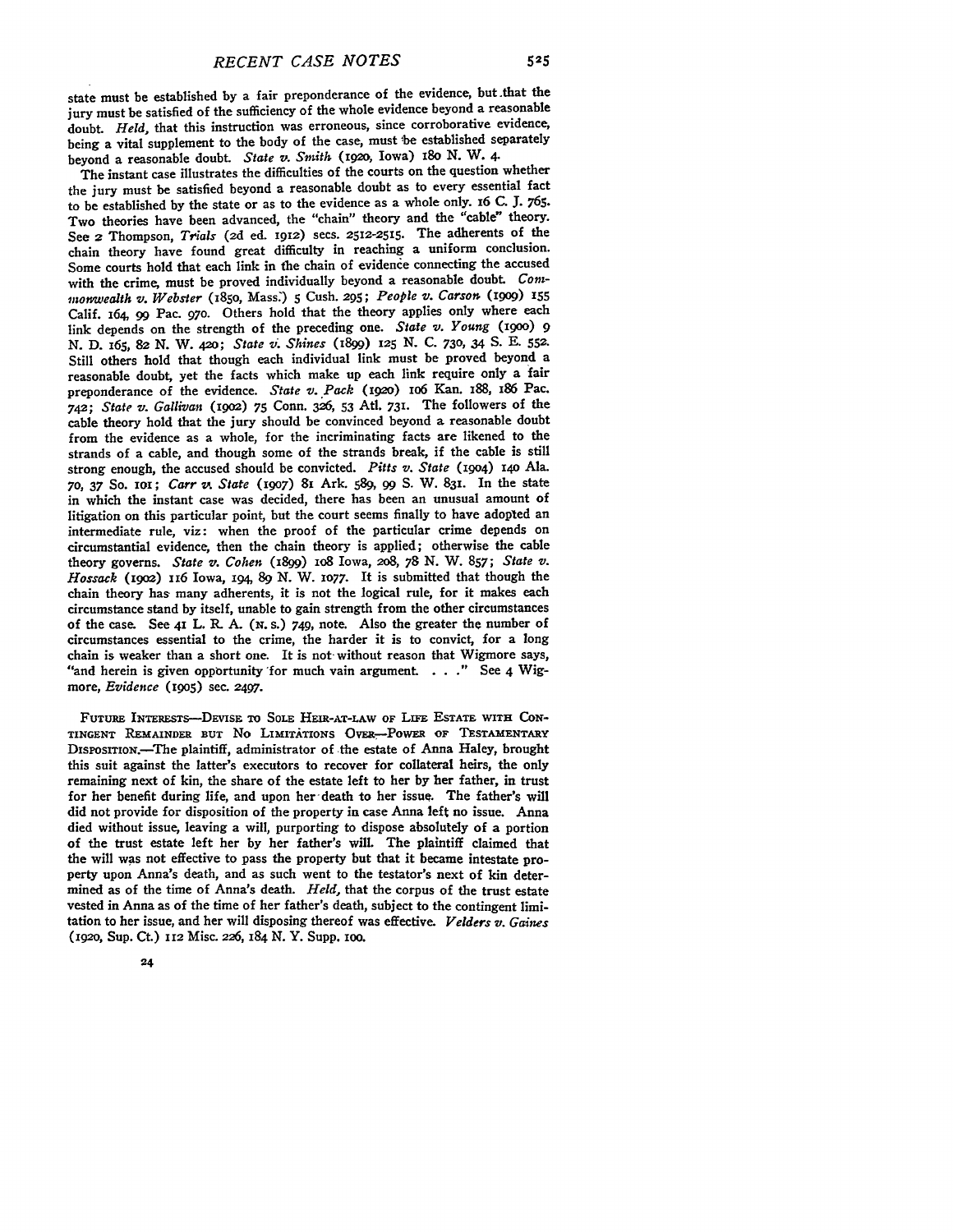The court in the instant case seems to be of opinion that the above holding is in opposition to a decision on the same point in the Simonson Case. *Simonson v. Waller (1896)* **9 App.** Div. **503, 41 N.** Y. Supp. 662. It is not difficult to reconcile these two cases, however, as the court in the latter case, after deciding that the reversionary fee simple went back as intestate property to the heirs of the testator, as of the date of his death, left the question of the validity of the testamentary disposition **by** the life tenant, who was the only heir-at-law, to be determined **by** the English courts. Where the testator devises an estate for life with a contingent remainder and no limitation over, in case the remainder fails, the property reverts to the heirs as intestate property. *Heck v. Burgen* **(192o,** Pa.) **I1I** AtL 16o; see *Schmidt v. Schmidt* (1920, Ill.) 126 **N. E. 736, 739; 40** Cyc. **195 b.** Where the original )devise is ineffective on account of illegality or other reasons, it has been held that the property goes back as intestate property to the next of kin of the testator or to the residuary legatee, if any. *In Ie Billing's Estate* **(i920,** Pa.) io Atl. 768; *In re,Kelsey's Estate* **(1920,** Surro.) <sup>184</sup>**N.** Y. Supp. *67.* Both the American and English courts have decided that the fact that a life tenant is also one of the next of kin does not prevent him from sharing in the intestate property or in a residuary devise. *Doane v*. *Mercantile Trust Co.* (1899) i6o **N.** Y. 494, **55** N. **E.** 296; *Wharton v. Barker* (i858, Ch.) 4 Kay & *3.* 483; *Bullock v. Downes* (i86o) 9 H. L. Cas. **I.** It may be noted that if there be an absolute gift of specific property, and later in the same instrument a limitation of that property to the devisee for life, followed by a contingent remainder for the devisee's children, the original gift remains absolute where the limitation fails by reason of the fact that no children survive. *See Simonson v. Wailer* (896) 9 **App.** Div. **503,** 510, **41** N. Y. Supp. *662,* 667; *Lassence v. Tierney* (1849, **CI.)** I McN. & **G. 551;** see *In re Merceron's Trusts* **(1876)** L. **P.** 4 **Ch.** Div. **182, 188.** It is practically settled that where a contingent remainder is created **by** a will, and the fee is not otherwise disposed of until the happening of the contingency, such fee descends in the meantime to the testator's heirs, and when the contingency happens it opens to let in the remainder. *Collins*  $v.$  *Whitman* (1920, Mo.) 222 S. W. 840; see *Matthews v. Andrews* (1919, Ill.) **124 N.** E. 871, **872; I** Fearne, *Contingent Remainders* (ioth **ed.** 1844) 343. The conclusion reached **by** the court in the instant case is in accord with sound principle and upheld **by** both American and English authorities.

**INTERNATIONAL LAW-REQUISITIoNED SHIPS IMMUNE FROM PROCESS-AMICI** CuRiAE.-A suit *in rem* was brought against the *Gleneden,* a British ship privately owned. After process was issued and the vessel arrested, private counsel for the Biitish embassy appeared as *amici curiae* and presented to the court a suggestion that jurisdiction be declined and the process quashed, as the *Gleneden* was an Admiralty transport, requisitioned **by** the British government. This suggestion was overruled. The master of the ship petitioned for a writ of prohibition preventing the District Court from proceeding with the suit, and for a writ of mandamus ordering the release of the ship without security. *Held,* that the petition should be dismissed, the suggestion **by** *amici curiae* not being the proper procedure to bring the facts of requisition before the court. In re *Muir* **(1921, U. S.) 41** Sup. Ct. **185.**

The court ruled that such facts could be laid before it in either of two ways. The British government could appear as a party to the suit. *The. Santissima Trinidad* (822, **U. S.)** *7* Wheat. **283, 353;** *Colombia v. Cauca Co.* **(I9O2) 190 U. S.** 524, **23** Sup. Ct. **704.** If unwilling to become a party, it was open to that government to apply to the State Department to ask the Department of Justice to cause the desired representations to be made. *The Exchange* (1812, **U. S.)** 7 Cranch, 116; *'The Parlement Belge* (i8go, **C. A.)** L. R. **5** P. **D.** 197. In the past the Supreme Court has permitted *amici curiae* to present suggestions, the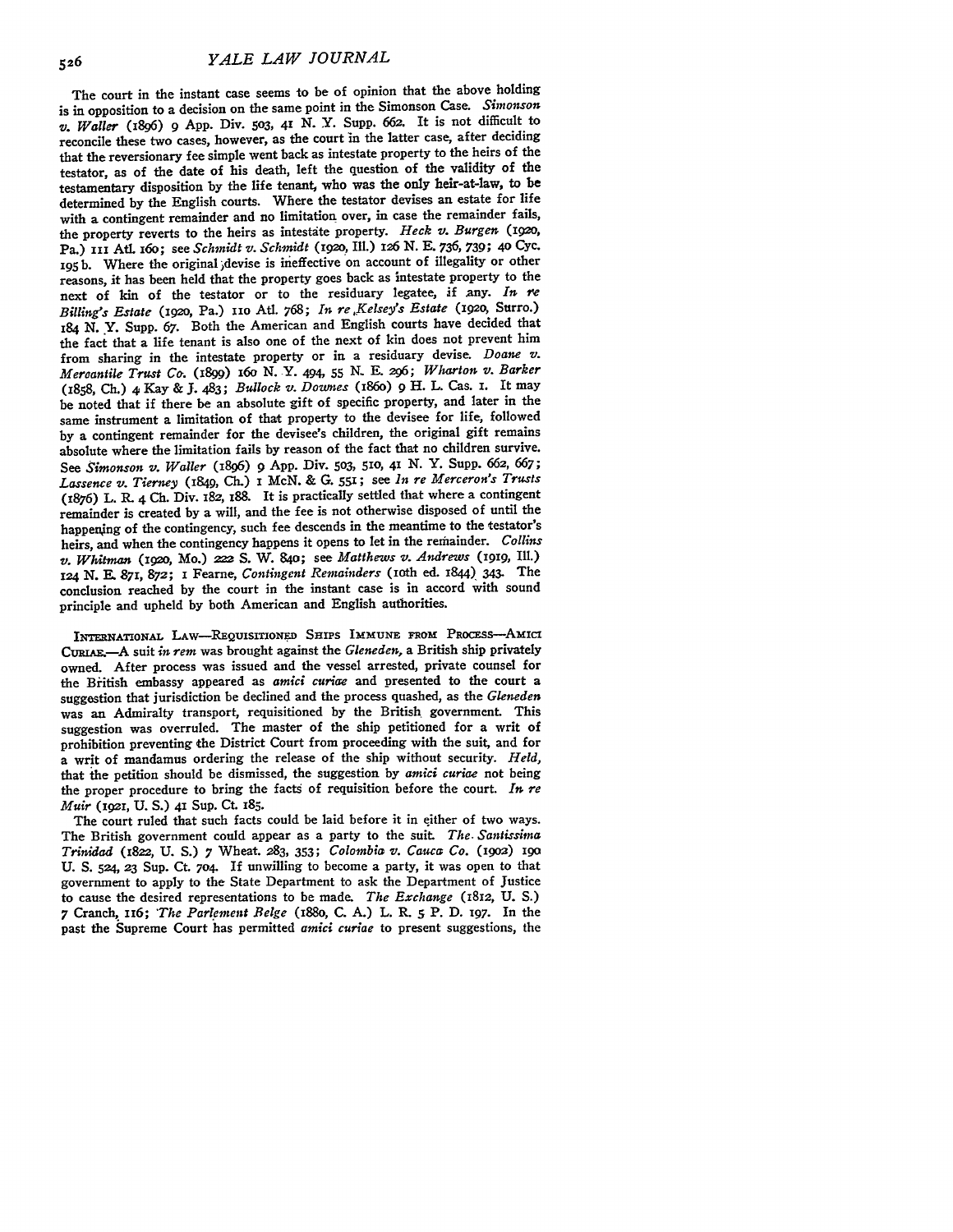reception of them being purely within the discretion of the court. *Northern Securities Co. v. United States* (1903) 191 **U. S. 555, 24** Sup. Ct. 1g; *Dillon v. Streathearn Steainihip Co.* (1gig) **250 U.** S. **638, 39** Sup. Ct. 495. The lower federal courts have consistently followed this practiqe in cases involving ships requisitioned by a foreign government. *The Roseric* (1918, D. N. **J.) 254** Fed. **154;** *Earn Line Steamship Co. v. Sutherland Co.* **(1920, C. C. A. 2d) 264 Fed. 276;** but see *The Florence H.* (igi, **S. D. N.** Y.) 248 Fed. *1oi2.* The method would seem to **be** the most expeditious one, and there is little likelihood of its abuse. In the instant case the court refrained from deciding whether the *Gleneden* was subject to a civil suit *in rein* in the federal courts. The lower federal courts, as well as the English courts, have generally held that such a suit could not be brought against a ship requisitioned **by** a foreign government. *The Adriatic* (igig, **C. C. A. 3d) 258** Fed. *9o2; The Broadmayne* [ig16, **C. A.]** P. 64; *cohtra, The Attualita* (1916, **C. C. A.** 4th) z38 Fed. **9o9.** The ship may be immune from arrest and yet the owners may be liable for negligence in a suit *in personam.* The real foundation for the immunity of foreign public ships rests on courtesy and a recognition of the complete sovereignty of the foreign state, and it may well be as discourteous and embarrassing to a foreign nation to arrest a ship which it does not own but merely controls, as to hold a ship to which it has full title. With the growth of government ownership and operation throughout the world this problem is constantly becoming more pressing.

**PERsoNs-AIENATIoN OF AFFECTIONS-AcTIoN AGAINST** PARENTS **OF HUSBAND** UNDER AGE OF LEGAL CONSENT.-The defendants brought an action to annul the marriage of their son, because he had not attained the age of legal consent. Pending the annulment action, they made false representations concerning the plaintiff, their son's wife, which caused him to leave her. The plaintiff sued for alienation of his affections. The marriage was subsequently annulled. *Held,* that the action for alienation of affections would not lie. Putnam, *J., dissenting. Wolf v. Wolf* **(1920) 194 App.** Div. **33, 185 N.** Y. Supp. **37.**

New York, in accord with the weight of modem authority, allows the wife to recover for alienation of her husband's affections. *Bennett v. Bennett (z889)* **116 N.** Y. 584, **23 N. E.** *17;* Code Civ. Proc. sec. **45o.** And the action lies against the parents of either spouse, if they acted from improper motives. **13 R. C.** L. **I471. A** parent is privileged to advise his son to leave his wife, provided he acts in good faith and reasonably believes that it is for the son's good. *Wilson v. Wilson* (1916) 115 Me. **341, 98** At. **938;** *Bourne v. Bourne* **(igig,** Calif. **App.)** 185 Pac. 489. But a parent is not privileged to do so if he acts because of ill will toward the wife. *Lanigan v. Lanigan* (1915) *222* Mass. 198, **11o N. E. 285;** *Melcher v. Melcher* (1918) *io2* Neb. *790,* 169 N. W. 72o. The marriage, in the instant case, was void, not *ab initio,* but only from the time its nullity was decreed **by** the court. Domestic Relations Law (Consol. Laws, ch. **4)** sec. **7;** *Houle v. Houle* (1917) ioo Misc. **28,** 166 **N.** Y. Supp. **67.** And 'it would therefore seem to be a valid marriage for all civil purposes until the decree of nullity. *State v. Lowell* (1899) **78** Minn. i66, **8o N.** W. **877.** The majority opinion, however, holds the *quo animo* of the parent immaterial, where the child was under the age of legal consent. The view of the dissenting opinion is that false representations concerning the wife are never privileged and that parental interference is privileged only when it comes within the above rule. The dissenting opinion seems to advance the sounder view.

QUASI-CONTRACTS-CONTRIBUTION BETWEEN JOINT TORT-FEASORS.<sup>--The plain-</sup> tiff was driving his car along a highway at a lawful rate of speed and using due care. The defendant, approaching from a side street, negligently drove his motor truck across the highway directly in front of the plaintiff's car. To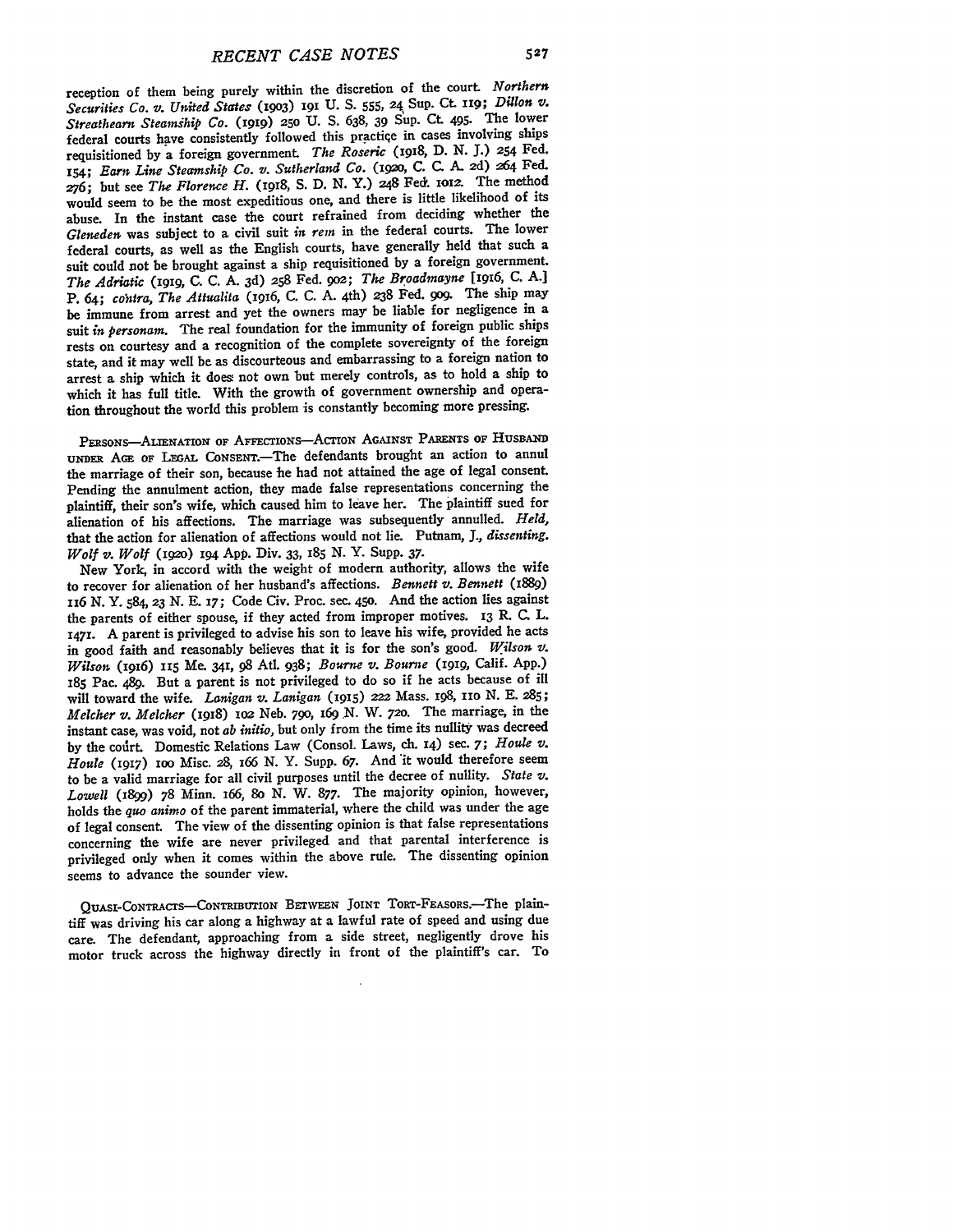avoid a collision the plaintiff turned his car to one side, and in so doing ran up on the side walk and struck a pedestrian. The pedestrian sued the plaintiff and recovered. The plaintiff brought this action to recover indemnity from the defendant. *Held,* that the plaintiff could recover only if at the time of the accident he was not actively negligent, and the defendant alone could have prevented it **by** using ordinary care. *Knippenberg v. Lord & Taylor'* (i92o) **193 App.** Div. **753,** 184 **N.** Y. Supp. **785.**

In Missouri contribution between joint tort-feasors is allowed **by** statute. See Rev. St. Mo. *1909,* sec. 5431; *Eaton* v. *Miss. Valley Trust Co.* (i9o6) **123** Mo. **App. 117, 100 S.** W. **551.** It is usually stated, however, as axiomatic that contribution will not be allowed.. *Merryweather v. Nixan* (1799, K. B.) **8** T. R. **x86;** *Union Stockyards Co.* **v.** *Chicago B. & Q. Ry.* **(19o4)** 196 **U. S. 217, 25** Sup. Ct. *--&6.* However, since the tinie this so-called general rule was first announced, the courts have engrafted several exceptions: (i) Where the liability of the plaintiff who seeks contribution was merely a result of his relation to.,the defendant, as of master to servant. *Wooley v. Batte (1826,* N. P.) 2 Car. & P. 417; *Bailey v. Bussing* **(i859) 28** Conn. 455. (2) Where the defendant against whom contribution is sought was under a so-called primary duty to prevent the injury, as where a lessor has covenanted to repair. *Prescott v. Le Conte* (I9o3) 83 App. Div. 48, *82 N:* Y. Supp. **411;** *Pullman Co. v.* Hoyle **(1908) 52** Tex. Civ. App. 534, **11 S.** W. **315. (3)** Where, as said in the instant case, the defendant alone was actively negligent or could have prevented the injury by using ordinary care. *Township v. Noret* (I916) 191 Mich. 427, **<sup>158</sup>** *N.* W. **17;** *Nashua Iron Co. v. Worcester Ry.* (I882) 62 *N.* H. **159.** (4) Where the joint wrong was not conscious or wilful, but merely negligent. There seems to be a strong tendency toward the adoption of this'rule, although the cases so holding are still in the minority. *Mayberry v. Northern Pac. Ry. (r907)* **100** Minn. **79, iio N.** W. 356; *Hobbs v. Hurley* **(i918) 117** Me. 449, **i04** AtI. **815.** It has been even argued that this always was the law. See T. **R.** Reath, *Contribution Between Persons Jointly Charged for Negligence* **(x898) 12** HARV. L. Rar. 176 **if.** It is submitted that the court in the instant case should have reached the same decision **by** adopting this view instead of seeking justice for the plaintiff under the doctrine of last clear chance. See Bohlen, *Contributory Negligence* (i908) **21 HARv.** L. Rav. **233,** *242.*

SALES-WARRANTY OF TITLE-WHERE SALE BY VENDEE WOULD BE INFRINGE-MENT OF TRADE MARK.-The plaintiffs purchased for cash from the defendants one thousand cans of "Nissly" brand milk. The Nestlé company subsequently having established their right to the trade mark against other parties, the plaintiffs sold 'the milk without the labels and consequently at a lower price. They now sued the defendants for the purchase price, or alternatively, for damages. *Held,* that there was no right of recovery. *Niblett v. The Confectioners' Materials Co.* (192o, K. B.)- **37** T. *L..* R. **103.**

This case was decided on the basls of the analogy to a case where the goods constituted an infringement of a patent In the patent cases in this country, one case has denied the existence, of a warranty of title. *Lowman v. E.icelsior Stove Co.* (1894) io4 Ala. *367, x6* So. **i7.** Some have assumed the existence of such a warranty, whereas others have expressly affirmed it. *'The Electron* (1896, **C. C.** A. **2d)** 74 Fed. **689;** Uniform Sales Act, sec. **13 (3).** Assuming a warranty of title, the next question is whether a breach has occurred. Where- the owner of a patent has threatened suit, there is no breach unless the owner has been shown clearly to have the right *Geist v. Stier* (i89o) **z34** Pa. **216, I9** AtI. **5o5.** Nor is mere notice of infringement a breach. *Consolidated Phosphate v. Sturtevant* **(1917) 2o** Ga. **App.** 474, 93 **S. E. I55.** Nor the filing of a claim for damages where the patent has been upheld **by** a court in a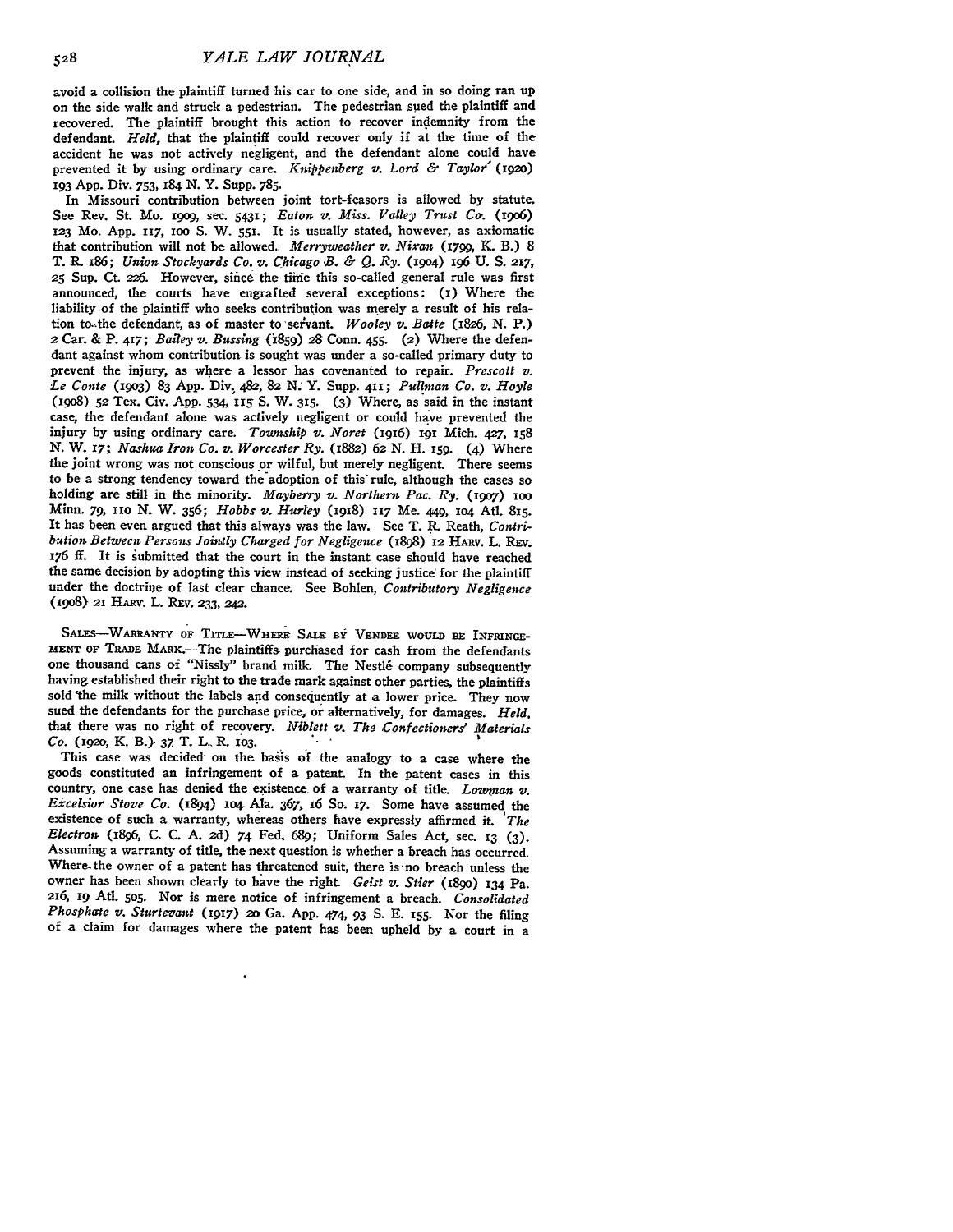proceeding against other parties. *Consumer's Gas Co. v. Am. Electric Co.* (I892, C. C. A. 3d) **5o** Fed. 778. But there is a breach where an injunction against the use of the purchased article has been secured. *The Electron, supra.* The nature of the goods in the instant case was such that they were intended to be sold rather than kept for use. The privilege of selling these goods with the labels was as truly a part of the title intended to be conferred upon the plaintiff as was the right of possession. Where the right of possession has been questioned, the purchaser may voluntarily surrender on demand of the true owner and claim damages for breach of warranty. *Jordan v. Van Duzee* (1917) 139 Minn. IO3, **<sup>165</sup>**N. W. 877. Similarly, it is submitted, the purchaser should be allowed voluntarily to sell without the labels and bring an action for breach of warranty.

**SURETYSHIP-CRIMINAL BAIL BOND-CONTINUANcE PENDING TRIAL** DoEs Nor RELEASE SURETY.-The defendant was surety on a criminal bail bond for one Cooper, who had been indicted **by** a grand jury. Cooper appeared at the next term of court and the case was continued **by** agreement of the attorneys. When subsequently the case was called, Cooper did not appear and this action was brought against the surety to recover on the bond. *Held,* that the continuance of a criminal cause, pending trial, does not release a surety on the bail bond. *State v. Cooper* **(192o,** Minn.) i8o **N.** W. **99.**

It is a general rule that a binding agreement made **by** the creditor to extend the time of the principal discharges the surety. *Kissire* **v.** *Plunkett-Jarrell Co.* **(r912) 1O3** Ark. 473, **145 S.** W. 567. The reason underlying this is that such an extension of time is prejudicial to the surety, since it increases his risk. This rule, however, does not apply here because of the difference between the ordinary surety and a criminal bail. The ordinary surety is under no duty prior to the default **by** the principal, and payment **by** him discharges the obligation of the principal to the creditor. The surety on a criminal bail bond is under a duty to secure the appearance of his principal before the court for the purposes of justice, and payment **by** the surety does not discharge the obligation of the accused to appear in court. The latter surety is an officer of the court who guards the accused in lieu of the jailor. *Suggs* **v,.** *State* (1914) **129** Tenn. 498, **167 S.** W. *122.* There is a conflict as to whether a coatinuance of the cause discharges the surety. The courts which, in accord with the instant case, regard the ordinary criminal bail bond as one continuing until the case is **finally** disposed of, hold that a continuance does not discharge the surety upon the theory that the duty as policeman does not cease until the accused is either finally convicted or acquitted. "St. *Louis* **v.** *Young (igiI)* **235** Mo. 44, **138 S.** W. **5;** *State vt. Williams (199o)* 84 **S. C.** *21,* **65 S. E.** 982. Following this theory it was held that a bail bond remained effective after a mistrial was ordered. *State z. Eure* **(i916) 172 N. C.** 874, **89 S. E. 788.** Other courts construe the bond as meaning that the obligation of the surety is oniy to have the accused appear on the first day of a certain term and be in attendance until the end of said term, unless sooner discharged, and at the end of this term the surety is released. The theory here is that the accused should be remanded to jail at the end of the term or a new bond executed. *Lane v. State* (1897) **6** Kan. **App.** 1o6, **50** Pac. 9o5; *State* **v.** *Murdock* **(190) 59** Neb. 521, 81 **N.** W. 447. It seems that on the grounds **of** convenience and expediency the former view is to be preferred.

**TAXATION-FOREIGN CORPORATIONS-WHAT CONSTrrUTES "DOING BUSINES.'--** The New York Tax Commission, the defendants, imposed upon the plaintiff, a foreign corporation, a license fee and a franchise tax under the Tax Law, secs. 181, 182, **(N.** Y. Consol. Laws **199, c.** *60)* based on business done during i916.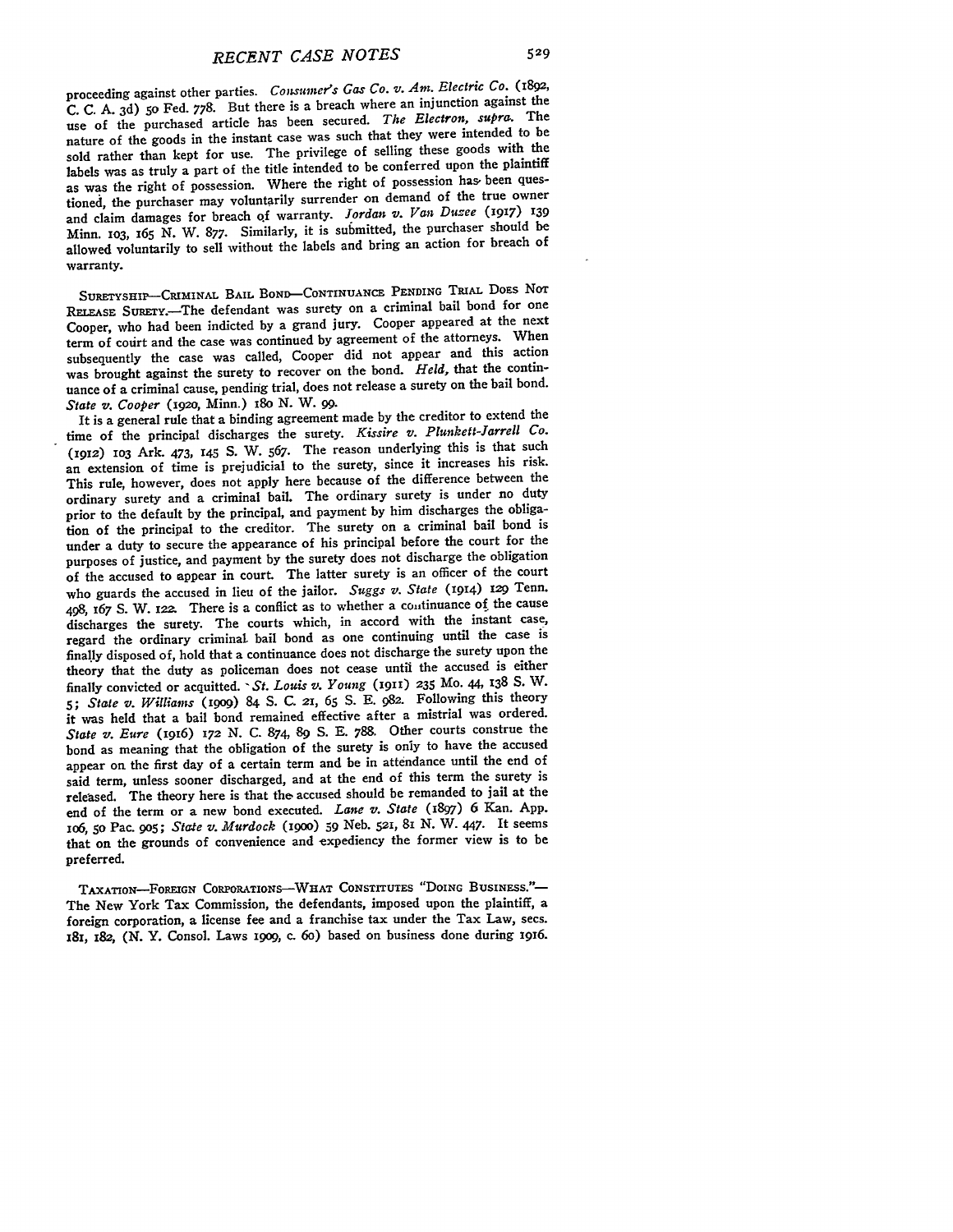The plaintiff had no property in the state other than bonds and notes deposited with a trust company, and confined its operations to the collection and distribution to its stockholders of income from stock and the obligations of other foreign corporations. *Held,* that the tax was not collectable, since the corporation's activities did not constitute either "doing business" or "employing capital" in the state. *People ex rel. Manila Electric Ry. & Lighting Corporation v. Knapp* (i92O) 29 **N. Y. 502, x28 N.** E. **892.**

What constitutes "doing business" for tax purposes seems not susceptible of any general definition that is not so general as to be of no practical use. The present decision holds that "doing business" implies that the foreign corporation's activities are of a kind which the state might prevent, the doing of which, therefore, is a privilege requiring governmental control and protection for which taxation is compensation. The federal test is whether the corporation is active and is maintaining its organization for the purpose of continued efforts in the pursuit of profit and gain, and such activities as are essential to those purposes. *Von Baumbach v. Sargent Land Co.* (1916) **242** U. S. **503, 37** Sup. Ct. **2o.** The changing circumstances incident to an almost endless amount of litigation on the subject have created a vast number of subsidiary rules, varying according to the character of the applicable statutes and their interpretation by the courts. See Haring, *Corporate Interstate Commerce Business* (1017) 671, appendix; (1916) 14 MICH. L. REV. 588. But the underlying question in each case is whether the business implies corporate continuity of conduct, as might be evidenced **by** any of the acts which some of the courts have seized upon as criteria. *Pa. Collieries Co. v. McKeever* (i9o5) 183 N. Y **98, 75 N.** E. 935. See Beale, *Foreign Corporations* **(I9O4)** secs. 2oi-2io (classification of operative acts and collection of cases). Continuity, however, would be immaterial if the acts done were not "business" in themselves. *Natural Carbon Paint Co. v. Fred. Bredel Co.* (i9xi, C. C. **A.** 7th) **193** Fed. 897 (mere holding of property). The test applied in the instant case does not seem as satisfactory or useful as that of continuity, which in the last analysis becomes a question of fact for the jury.

TORTS-INJURY AGGRAVATED BY PHYSICIAN-SUBROGATION OF FIRST TORT-FEA-SOR **TO** INJURED PERSON'S RIGHTS-PARTIES.-A fracture of the plaintiff's wrist, caused by the alleged negligence of the defendant electric light company, was treated so unskillfully by one Rumph, a physician, that the plaintiff's arm became paralyzed. **A** statute provided that where a defendant would have a cause of action over against a third person for the amount of the recovery against him, on a contention closely related to the subject of the original action, the court, in its discretion, might make such third person a party defendant. The company in a cross complaint asked that Rumph be made a party defendant, and that it recover of him such damages as were in excess of those which have followed had the plaintiff's injury been treated with ordinary skill. Rumph demurred to the cross complaint. *Held,* that the demurrer should be overruled, and that the action of the court in bringing Rumph in as a party, could not be reviewed on demurrer. *Fisher v. Milwaukee* Elec. *Ry. & Light Co. (192O,* Wis.) **i8o N.** W. **269.**

It is generally held that unskillful treatment of an injury does not break the chain of legal causation so as to bar a recovery against the original tortfeasor unless the injured party was negligent in selecting a physician. *Fields v. Mankato Elec. Traction Co.* **(IgI)** *II6* Minn. **218, 133 N.** W. *577; Hunt v. Boston Terminal Co.* **(1912) 212** Mass. 99, 98 N. **E.** 786; see 48 L. R. **A. (N.** s.) 116, note. Ordinarily, any person liable for, and who has paid for a loss or injury caused **by** another, is subrogated to the rights of the injured party against that **other** person. *Texas & P. Ry. v. Eastin* (i9o7) **ioo Tex. 556, io2 S.** W. **IO5;** *Holmes v. Balcom* (1892) 84 Me. 226, 24 Atl. **821. However,** it has been said that a wrongdoer cannot invoke the doctrine, and that the right is never granted